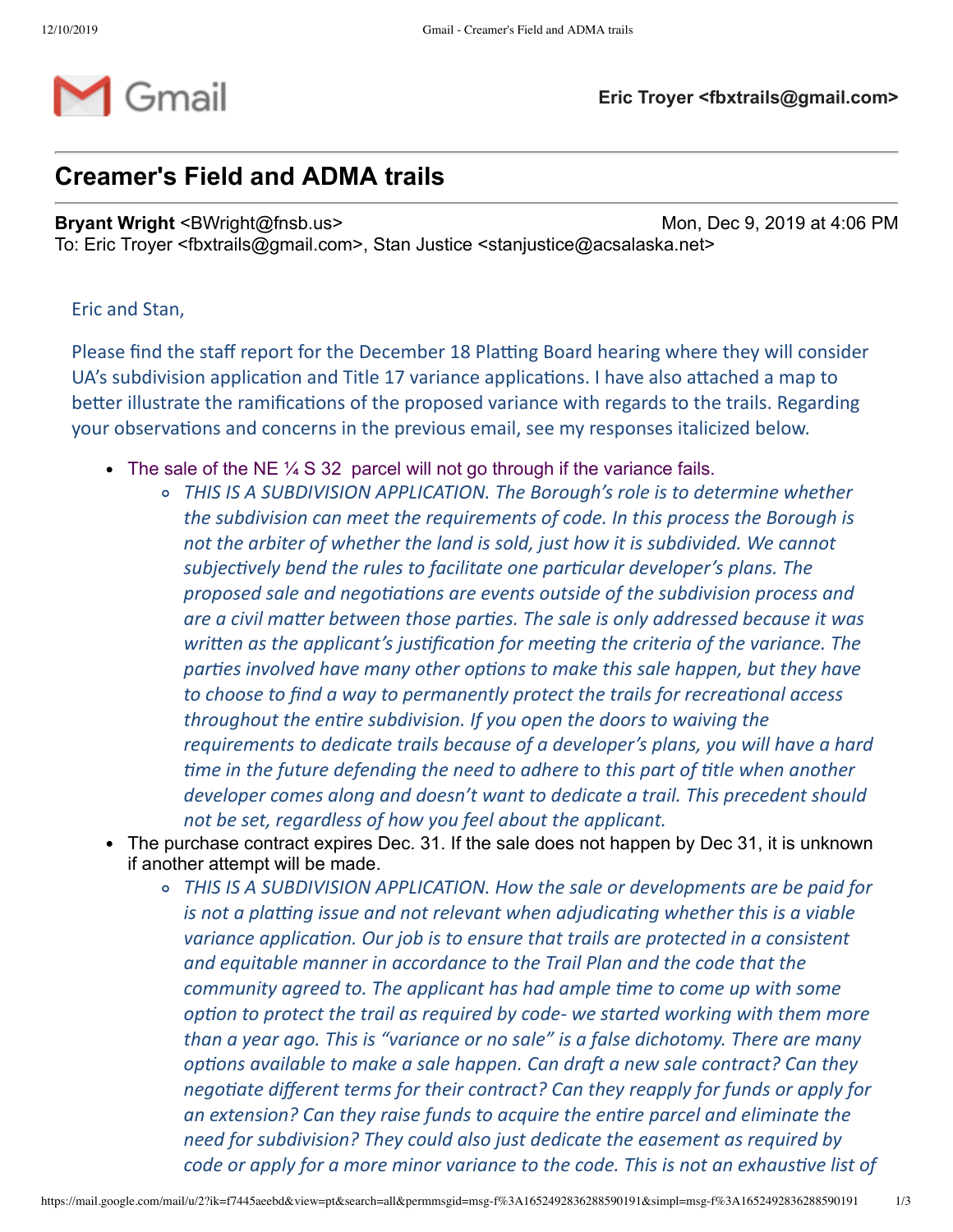*aptions. Their funding situation and timeline are not reasons to waive title and be pressured into a bad deal for the long term protecon of the trails.*

- Joe Nava bought the parcel adjacent to the golf course and is trying to donate it to the refuge, but F&G won't take it unless NE ¼ S 32 goes through.
	- *THIS IS A SUBDIVISION APPLICATION BY THE UA LAND DIVISION. Mr. Nava is not the applicant and his land was not a subject of staff's consideraon of whether or not this application can adhere to Borough code. He is a neighbor and may testify regarding how this affects his property. His tesmony would be reviewed by the Platting Board. Negotiations of any proposed sale will all between Mr. Nava and Fish* & *Game.* If *Fish* & *Game* are *motivated* to get these parcels as well as Mr. *Mava's, I* would hope they'd look for a mutually acceptable solution for this *subdivision or consider changing the terms of the proposed sale. Furthermore, the trail across his parcel is already dedicated to the public via FNSB Plat #93-169 (also* attached).
- The parcel in question only has a short bit of trail in the NE corner.
	- $\circ$  *Not true.... This application affects much more than the NE ¼ of Section 32. The area* in question here is actually the entire subdivision, much more than just the NE *¼. I have aached a map to explain. There are a total of about 10,200 linear feet of trail crossing through the enre proposed subdivision. I understand that only the NE ¼ is intended for sale. But the proposed waiver to Title 17.56.040 applies to the entire scope* of the *subdivision, not just that small lot that is eventually intended for sale. Even if the land is sold to the refuge, 9,000 feet of trail will sll remain across UA land, undedicated and unprotected other than by a revocable use license. That license does not meet the standards for dedicaon as required by Title 17.*
	- *One of the many opons I encouraged to this applicant was to vary from tle only for this small corner. That would require a relavely small reroute to get all the length* within the existing section line easement. There is a much better argument *for that course of action than a gross variance from the dedication requirement. If facilitating the sale of the NE*  $\frac{1}{4}$  *is the primary purpose of this variance*, *they could have requested a variance just for those roughly 600 feet of trail in the NE corner. But they have requested to not dedicate all the remaining length as well, which is not jusfiable. In terms of access and protecon, you would be giving up way more than* you would be getting by supporting this variance.
- There is a section line that the short section of trail could be moved to.
	- *Regarding moving the NE corner trail to the secon line: Yes, sounds good. I suggested this several mes as a means to facilitate the sale. There is language in tle that may allow for this. But again, that approach only addresses part of the subdivision. What about the 9,000 feet of trail through the rest of the subdivision? See above.*
- The larger parcel sale is going through without trail easements because there will be no subdivision, so no easements required.
	- *That's fine. This is a separate issue and not relevant. We have to work within the boundaries of the proposed subdivision.*

Hope this helps understand the issues.